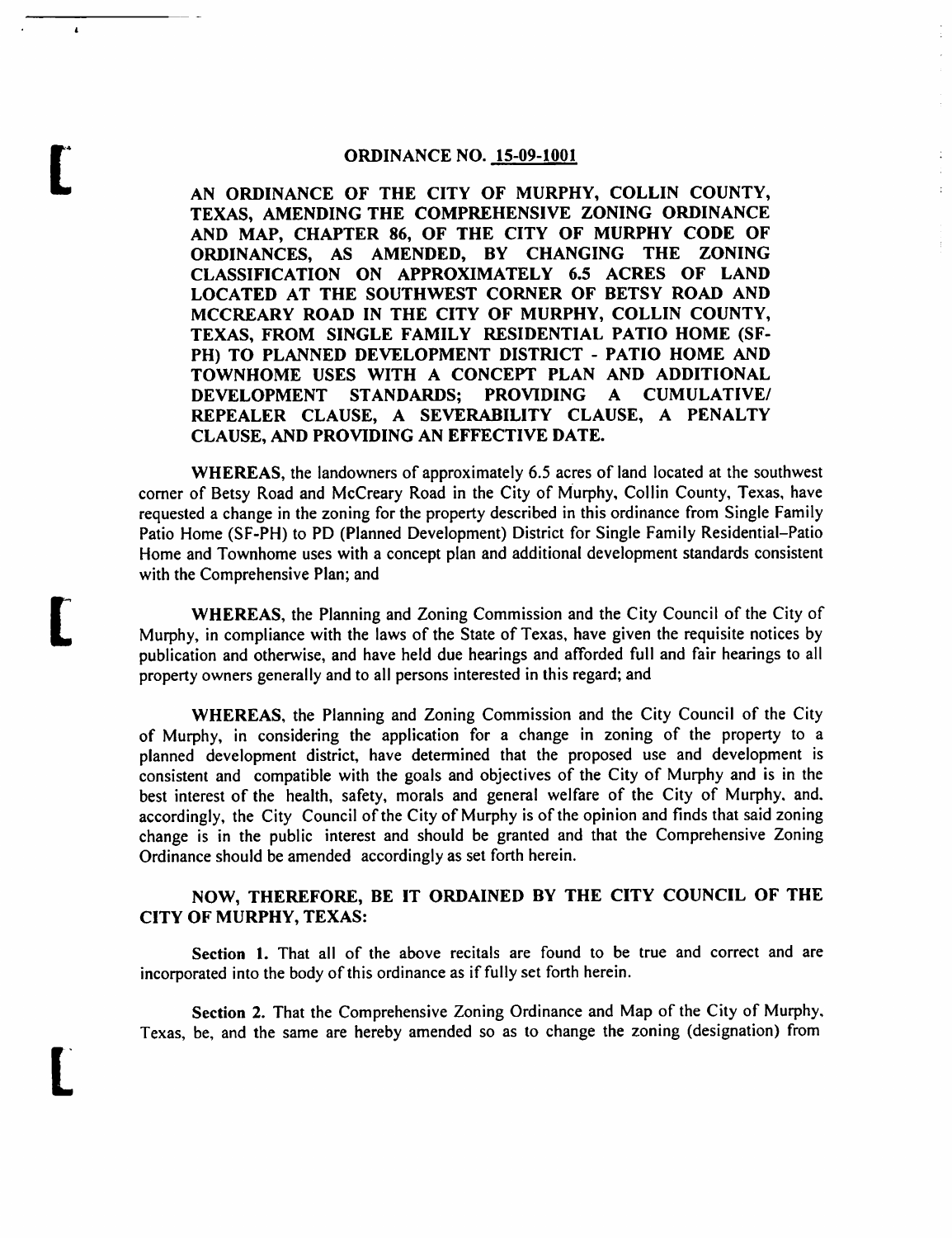Single Family Patio Home (SF-PH) to PD (Planned Development) District for Single Family Residential - Patio Home and Townhome uses with a concept plan and additional development standards for the property, being an approximately 6.51 acre tract of land located at the southwest corner of Betsy Road and McCreary Road in the City of Murphy, Collin County, Texas, and more particularly described in *Exhibit A.* attached hereto and incorporated herein by reference.

*Section 3.* That the Development Conditions and Standards for this planned development district are attached hereto as *Exhibit B* and incorporated herein by reference, and the same are hereby approved by the City Council for said planned development district as required by Section 86-603, of the City of Murphy, Texas, Code of Ordinances.

*Section 4.* That the concept plan for this planned development district is attached hereto as *Exhibit C* and incorporated herein by reference and approved for said planned development district as required by Section 86-604, of the City of Murphy, Texas, Code of Ordinances.

*Section* 5. That Chapter 86 of the City of Murphy Code of Ordinances, as amended, shall be and remain in full force and effect save and except as amended by this ordinance, and that said property shall in all other respects be subject to all applicable regulations of the City of Murphy.

*Section 6. Cumulative/Repealer Clause.* This ordinance shall be cumulative of all provisions of state or federal law and all ordinances of the City of Murphy, Texas, except where the provisions of this ordinance are in direct conflict with the provisions of such other ordinances, in which event the conflicting provisions of such ordinances are hereby repealed to the extent of such conflict.

*Section* 7. *Severability Clause.* If any word, section, article, phrase, paragraph, sentence, clause or portion of this ordinance is held to be invalid or unconstitutional by a court of competent jurisdiction, such holding shall not affect for any reason, the validity of the remaining portions of this ordinance or the Comprehensive Zoning Ordinance, Chapter 86 of the City of Murphy Code of Ordinances, and the remaining portions shall remain in full force and effect.

*Section 8. Penalty Clause.* Any person, firm or corporation violating any of the provisions of this ordinance shall be deemed guilty of a misdemeanor and, upon conviction, in the municipal court of the City of Murphy, Texas, shall he punished by a fine not to exceed the sum of two thousand dollars (\$2,000.00) for each offense, and each and every day any such violation shall continue shall be deemed to constitute a separate offense.

*Section 9. Effective Date.* This ordinance shall take effect immediately from and after its passage and the publication of the caption, as the law and City Charter in such cases provide.

*Ordinance No. 15-09-1001 Page 2*

*t*

*[*

*L*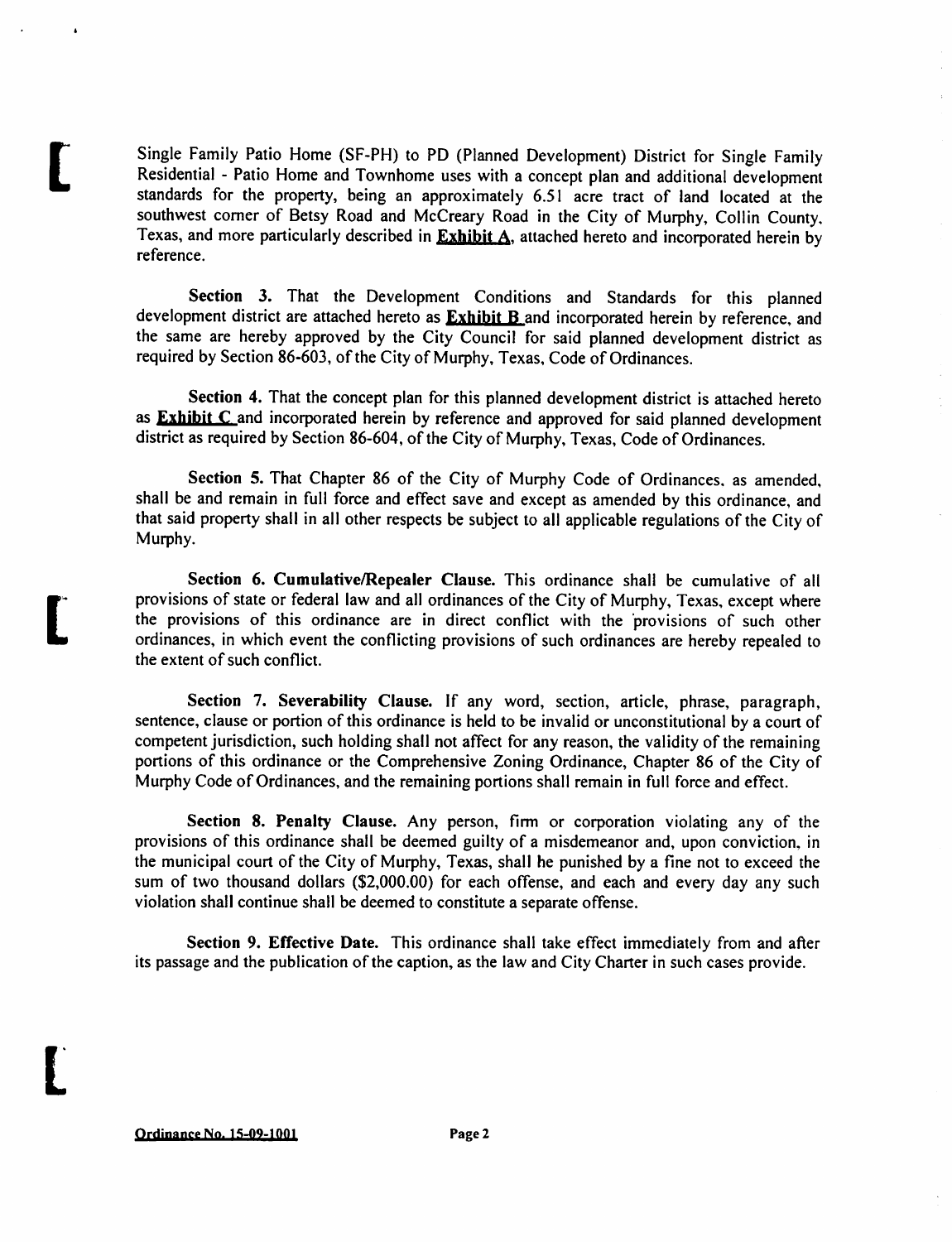*PASSED, APPROVED AND ADOPTED* by the City Council of the City of Murphy. Texas, on this 21st day of September, 2015.

Vz ╱

Eric Barna, Mayor City of Murphy

ATTEST:

*L*

 $\cdot$ 

**t** 

*t*

Susie Quinn, City Secretary

APPROVED AS TO FORM:

*/Ur /\*\*CC»\*^.*

Wm. Andrew Messer, City Attorney



⊃ OF 7  $\overline{\phantom{a}}$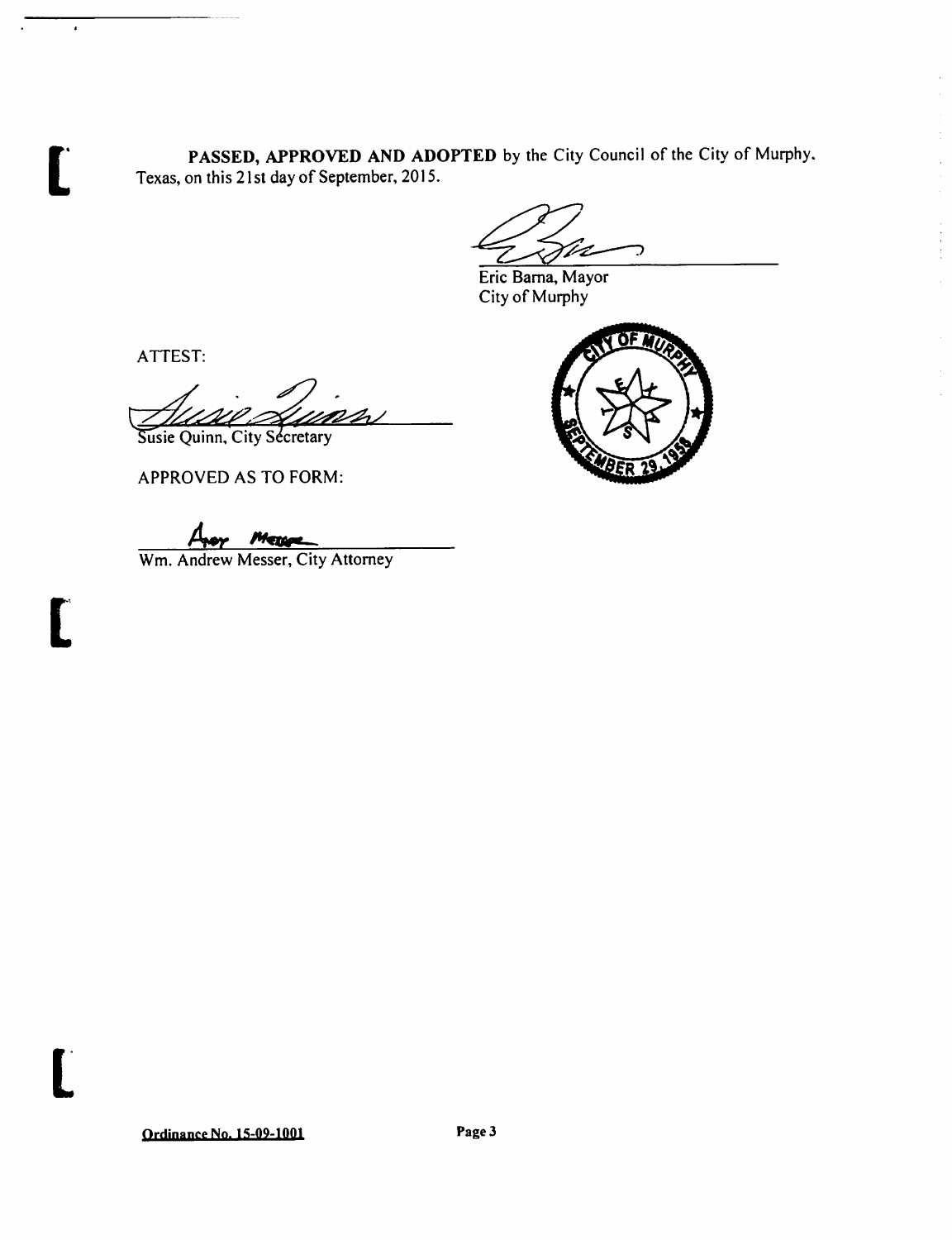## *Exhibit A*

# *Legal Description*

Property is located at the SWC of Betsy Road and McCreary Road, Murphy, Texas. C.A. McMillan Survey, Abstract No. 586

*t*

 $\bullet$ 

*t*

*t*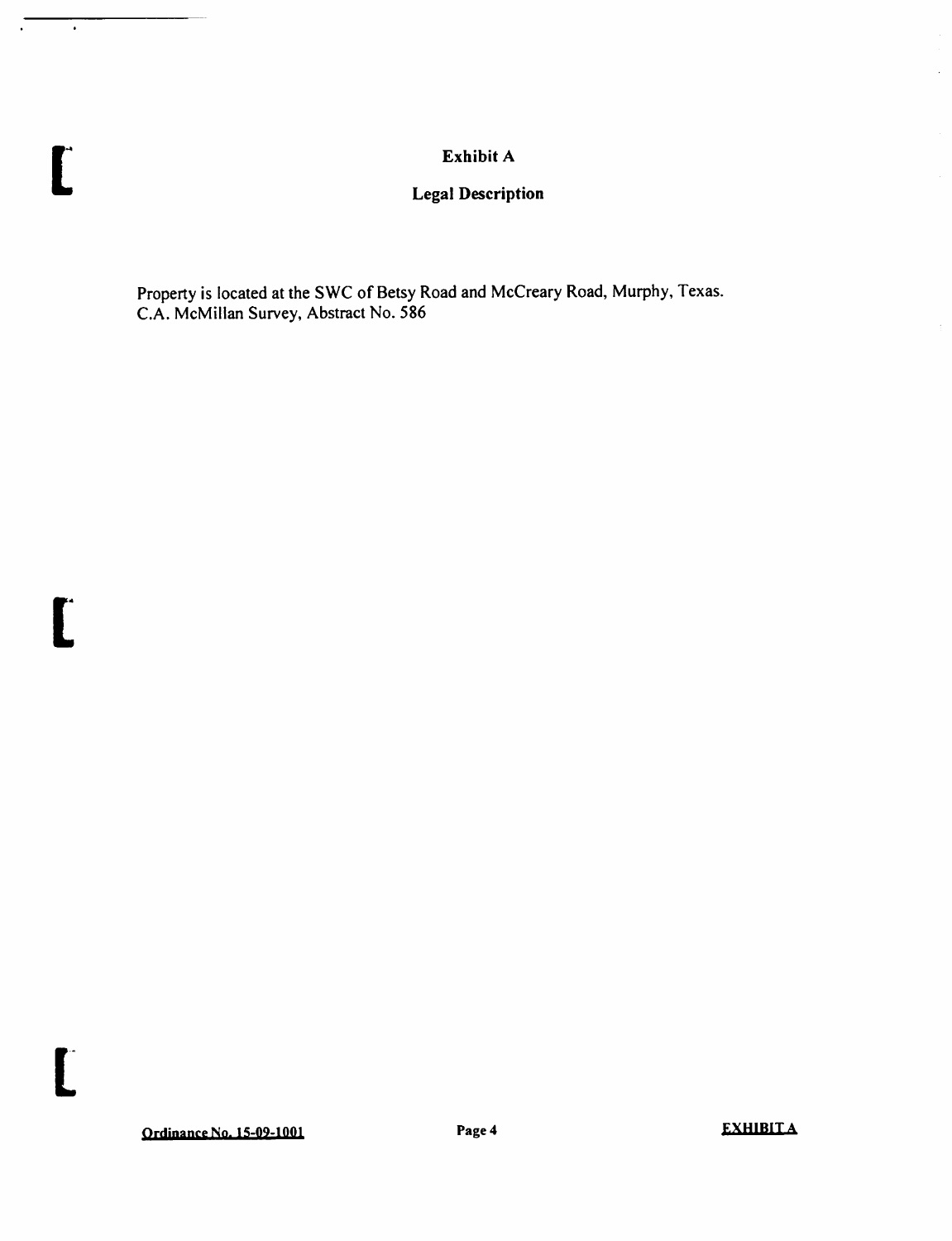# *Exhibit "B" Planned Development Requirements Murphy Meadows Murphy, Texas*

## *1.0 PLANNED DEVELOPENT DISTRICT- SINGLE FAMILY RESIDENTIAL - PATIO HOME ANDTOWNHOME*

1.01 General Description: This Planned Development District (PD) is intended to accommodate a medium density single family residential use. Development standards for this district are outlined within this text. This district has a base zoning of SF-PH.

1.02 Statement of Purpose: The purpose of this PD is to establish a Concept Plan and specific conditions for the development of the property known as Murphy Meadows. The intent of this PD is to achieve a quality residential community while providing a variety of lot sizes, dwelling unit sizes and additional open space amenities.

1.03 Statement of Effect: This PD shall not affect any regulation found in the City of Murphy Comprehensive Zoning Ordinance, as amended, except as otherwise specified herein.

1.04 Development Plans: Development shall be in accord with the concept plan and exhibits as attached. However, in the event of conflict between the concept plan and the written conditions, the written conditions shall control. The concept plan shall also serve as the land use plan.

### 1.05 Development Regulations:

*t*

*t*

*L*

*A. Minimum Standards for Lot Size:*

|  | 1. Lot Type "A": Patio Homes - Detached |  |
|--|-----------------------------------------|--|
|  |                                         |  |

| Minimum Lot Size                         | 5,500 square Ft.           |
|------------------------------------------|----------------------------|
| Minimum Floor Area                       | 1800 square ft.            |
| Minimum Lot Width                        | 50'                        |
| Minimum Lot Depth                        | 110'                       |
| Minimum Front Yard Setback               | $15'$ <sup>1</sup>         |
| Minimum Side Yard Setback (interior)     | 5'                         |
| Minimum Side Yard (Adjacent to Street)   | 10'                        |
| Minimum Rear Yard Setback                | 10'                        |
| <b>Maximum Building Height</b>           | 35'                        |
| <b>Maximum Lot Coverage</b>              | 75%                        |
| Minimum Masonry Requirement              | $80%^{2}$                  |
| <b>Garage Orientation</b>                | Front Entry or J-Swing     |
| Minimum Roof Pitch                       | 8:12 (4:12 on Porch Roofs) |
| Minimum Driveway Distance (from Property | 20'                        |
| Line)                                    |                            |

#### Notes:

 $1:$  Front porch may encroach to within 10-feet of the front property line

*1*

 $2:$  Brick, Stone, Cultured Stone (Stucco is not an allowed masonry material)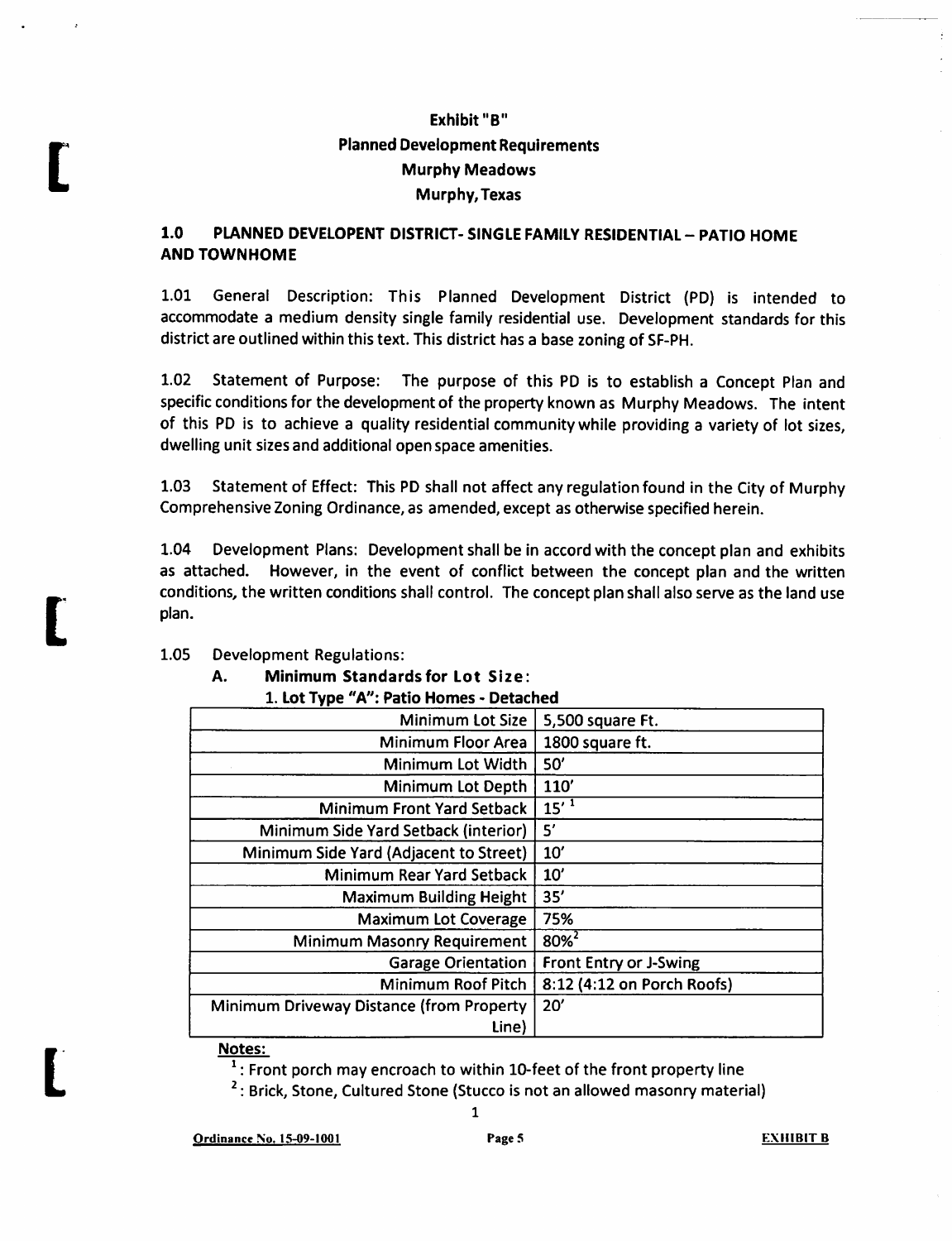| Z. LUL I YPE<br><b>D</b> . IVWIIIIUIIIC3 - Allaciicu |                            |  |  |
|------------------------------------------------------|----------------------------|--|--|
| Minimum Lot Size                                     | 2,700 square feet          |  |  |
| Minimum Floor Area                                   | 1,400 square feet          |  |  |
| Minimum Lot Width                                    | 25'                        |  |  |
| Minimum Lot Depth                                    | 108'                       |  |  |
| Minimum Front Yard Setback                           | 15'                        |  |  |
| Minimum Side Yard Setback (interior)                 | 5'                         |  |  |
| Minimum Side Yard (Adjacent to Street)               | 10'                        |  |  |
| <b>Minimum Rear Yard Setback</b>                     | 10'                        |  |  |
| <b>Maximum Building Height</b>                       | 35'                        |  |  |
| <b>Maximum Lot Coverage</b>                          | 75%                        |  |  |
| <b>Minimum Masonry Requirement</b>                   | 100%                       |  |  |
| <b>Garage Orientation</b>                            | <b>Front Entry</b>         |  |  |
| Minimum Roof Pitch                                   | 8:12 (4:12 on Porch Roofs) |  |  |
| Minimum Driveway Distance (from Property             | 20'                        |  |  |
| Line)                                                |                            |  |  |
| <b>Maximum Connected Units</b>                       | 8 units or 200'            |  |  |

2. *Lot Type "B": Townhomes - Attached*

- C. *Exterior Construction Standards:* Current City of Murphy standards for SF-9 residential zoning.
- *Landscape Requirements:* D.

*I*

*[*

*L*

- 1. Minimum Tree Requirements: Current City of Murphy Standards (Sec 28- 155).
- 2. City of Murphy minimum landscape standard, as specified in (Sec 28- 155).
- Ε. *Maximum Height:* 35' or 2.5 Stories

## *2.0 PLANNED DEVELOPMENT, GENERAL CONDITIONS:*

2.01 Procedure to be followed throughout the development of the Planned Development District:

*A. Conceptual Plan:* A conceptual plan is hereby attached made part of the approval for this Planned Development District. This plan indicated as Exhibit"C" is drawn to scale and illustrates: (1) land use; (2) proposed street layouts; (3) general layout of the development; and (4) other features which geographically explains the standards and conditions set forth in this Exhibit "B" and the proposed development.

 $\overline{2}$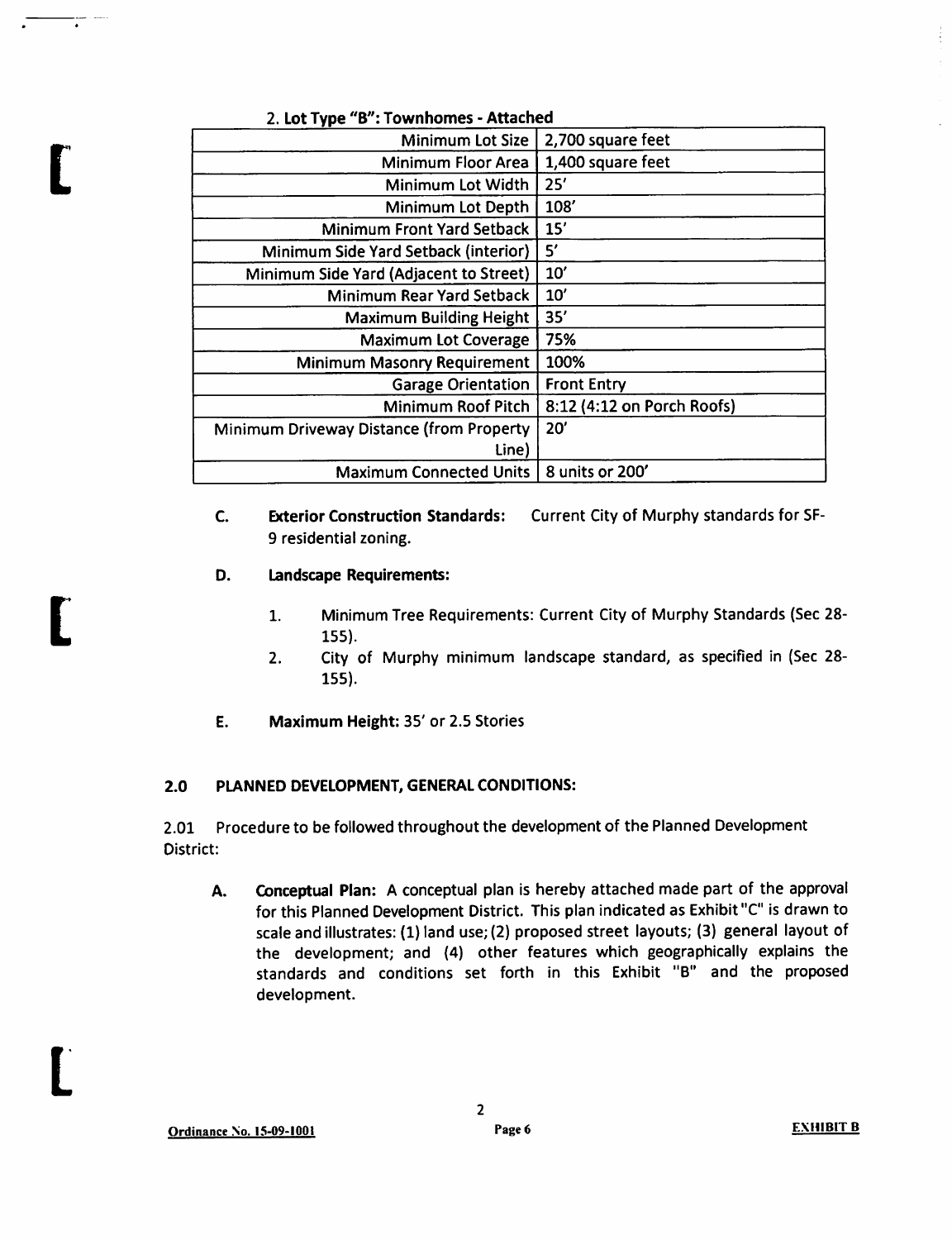2.02 Development Schedule: This ordinance, at time of City Council approval, shall be accompanied by a development schedule, indicating the approximate time in which construction is to begin and the approximate time frame of completion. The development schedule, if approved by the Murphy City Council, shall be generally adhered to by the owner, developer and/or their successors in interest; unless amended by approval of the Murphy City Council.

2.03 Landscaped Open Space: Open space shall be provided as indicated on the concept plan and maintained by the Murphy Manors Homeowner's Association.

2.04 Screening: ASix Foot (6') Masonry Wall/Entry Monument shall be constructed along the northern Property Boundary Line, West of "Street A". The Perimeter to the North along Betsy Lane, East along McCreary Road, and South along McMillan will have a Six Foot (6') tubular steel fencing and masonry columns. A landscape buffer including trees, shrubbery and grass (with an operating sprinkler system maintained by the Murphy Meadows HOA) will minimize any visual impact of the Property.

2.05 Sidewalks: Sidewalks along Betsy Laneand McCreary Road shall conform to the Parks Master Plan or as approved by City Council.

2.06 Fences:

*t*

**t** 

*L*

- A. Unless otherwise approved in writing by the ACC, all wood fencing shall: (i) be constructed with galvanized steel posts; (ii) have a height that shall not exceed eight (8) feet; (iii) be constructed with spruce slats which are at a minimum  $1/2$ " thick and measure between three and one-half (3 $\frac{1}{2}$ ) inches and eight (8) inches wide which are installed vertically only; (iv) be constructed with an even flat top.
- B. All fencing must be behind the front yard building set back line.
- C. All fences require permits from the Cityof Murphy.
- D. For lots that abut the western Property line, more specifically Lots 10 through 23 of Block "C", the Builder(s) shall be responsible for the removal of the existing six foot (6') privacy fence and installation of a new eight foot (8') privacy fence set forth herein pending approval from the property owners adjacent to the western Property line. Subject to receipt of each individual property owner's consent to replace the existing fencing, the Builder(s) shall replace the existing fence line on the western Property line before a Certificate of Occupancy is issued for Lots 10 through 23 of Block "C". If an adjacent owner does not provide their approval for said fence replacement, the provisions of this paragraph shall not be required.
- E. Construction of the fences along the western property line will be completed as one project as development construction begins.

*3*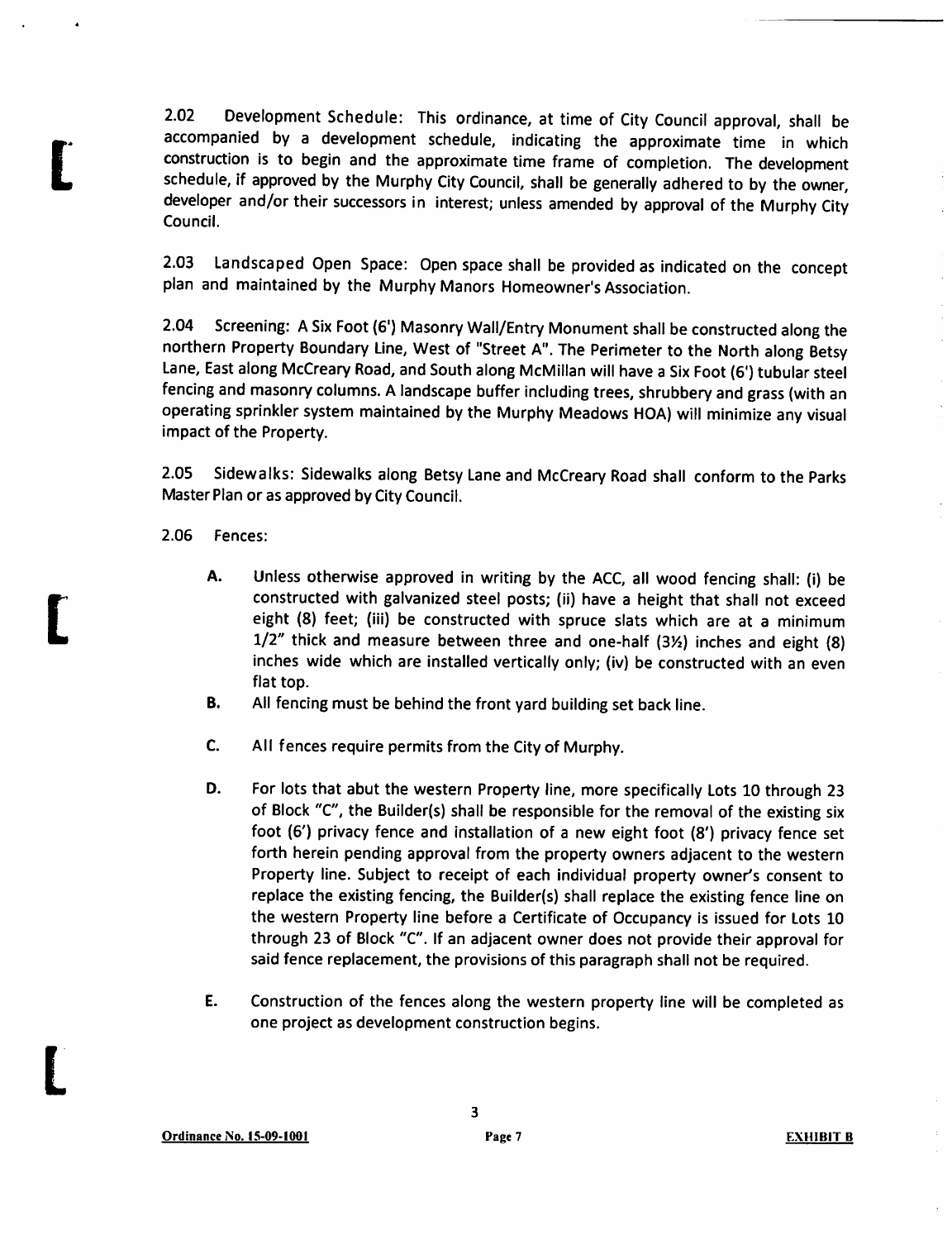*3.0 Homeowner' Association:* AHomeowners Association duly incorporated in the State of Texas shall be incorporated and each lot/homeowner shall be a mandatory member. This association shall be established so as to ensure the proper maintenance of all common areas, either public or private, as desired, to be maintained by the association. The bylaws of this association shall establish a system of payment of dues, a system of enforcement of its rules and regulations; a clear and distinct definition of the responsibility of each member, and such other provisions as are reasonably deemed appropriate to secure a sound and stable association. The Bylaws shall be submitted to the Director of Planning for review and approval prior to construction.

*L*

*t*

*L*

 $\frac{1}{2}$ 

l,

 $\overline{\overline{z}}$